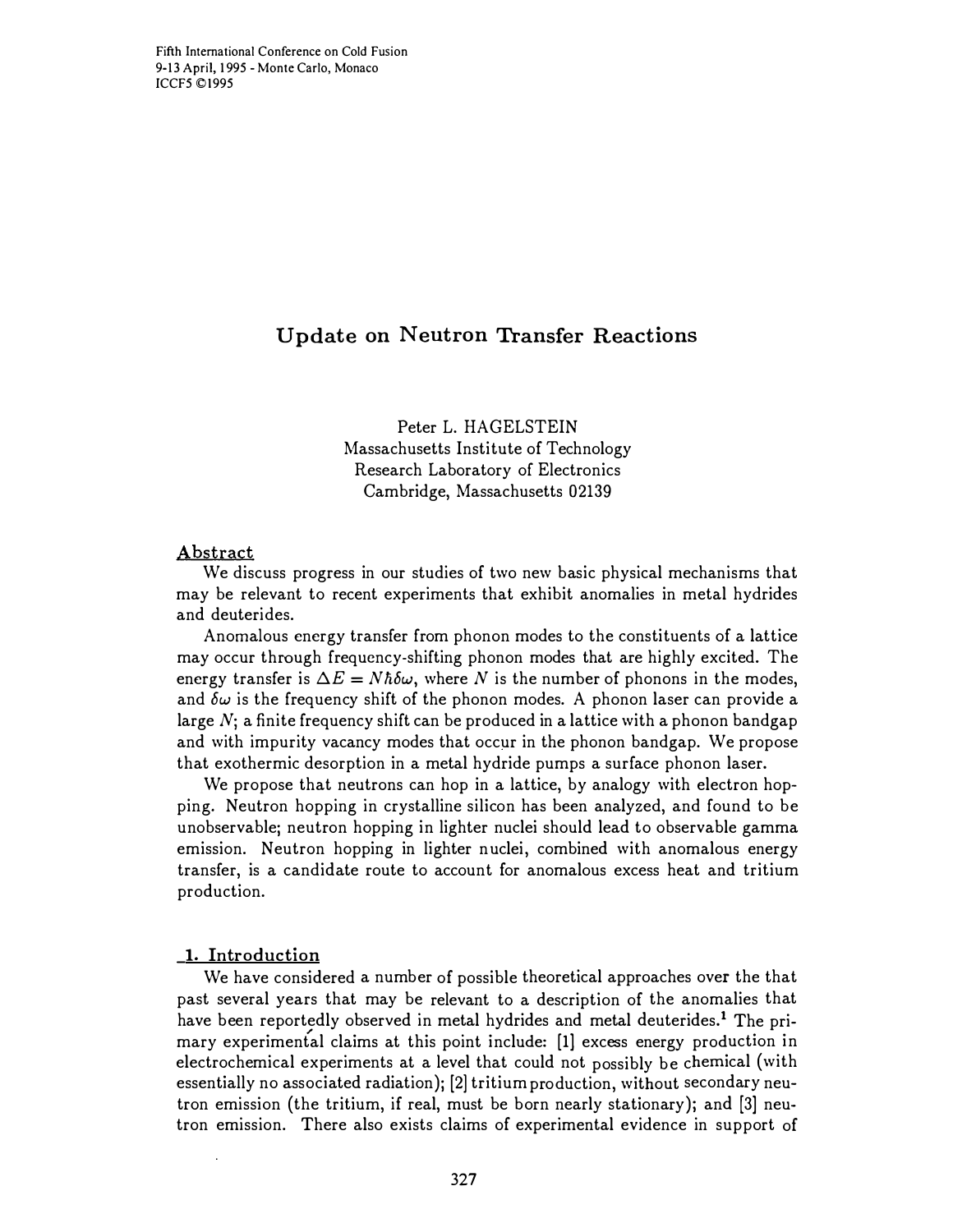$^4$ He production, host lattice activation, x-ray emission, gamma emission, and beta emission.

Many involved in the experimental efforts mentioned above hold that the existence of the anomlies is now proven; many involved in mainstream physics research (and most of the scientific community) hold that none of the anomalies are real. This difference of opinion appears to be a stable feature of the field, and there appear to be no prospects to resolve the differences any time soon. In our research, we take the experimental claims for which the evidence seems to be strongest, and study theoretical mechanisms that appear to be relevant. While the nature of the experimental claims excludes many possible mechanisms and reactions, they unfortunately do not generally make positive statements that would clearify reaction pathways or underlying mechanisms.

For any theory to begin to be relevant to claims of this sort, two fundamental issues must be addressed:  $[1]$  there must be a mechanism that allows for the transfer of a large amount of energy from the atomic scale to the nuclear scale; and [2] there must also be a mechanism that will allow nuclei to react in the most general sense. The second point is usually cast in terms of overcoming the Coulomb barrier, but in light of the discussion in the present work, this is too restrictive. Our studies have consequently focused on mechanisms for anomalous energy transfer, and also on new nuclear reaction pathways involving charge neutral reactants for which no Coulomb barrier problem occurs.

### 2. Anomalous Energy Transfer

We have considered during the past several years the possibility of anomalous energy transfer with the phonon modes in a lattice. Basic energy transfer mechanisms with vibrational modes in molecules and solids were understood in the 1930s; the creation and destruction of phonons in a lattice was described by Lamb<sup>2</sup> and later by Mossbauer<sup>3</sup>; frequency-shifting of phonon modes in the molecular case was described by Duschinsky<sup>4</sup>. Anomalous energy transfer through the creation and destruction of phonons does not appear to be feasible; instead, we have examined energy transfer by frequency shifting phonons that are already present.<sup>5</sup> In this case, the energy transfer is

$$
\Delta E = N \hbar \delta \omega \tag{1}
$$

where  $N$  is the number of phonons present, and where  $\delta \omega$  is the associated frequency shift.

For this energy to be anomalously large, we require a large number of phonons  $N$  to be present (which could be developed by a phonon laser, for example). We also require a lattice with special properties: it must have a phonon spectrum that contains a band gap, and phonon modes must jump a band gap due to a modification of the lattice at a single site. Many metal hydrides contain a band gap between the acoustic and optical phonon modes; the basic theory for how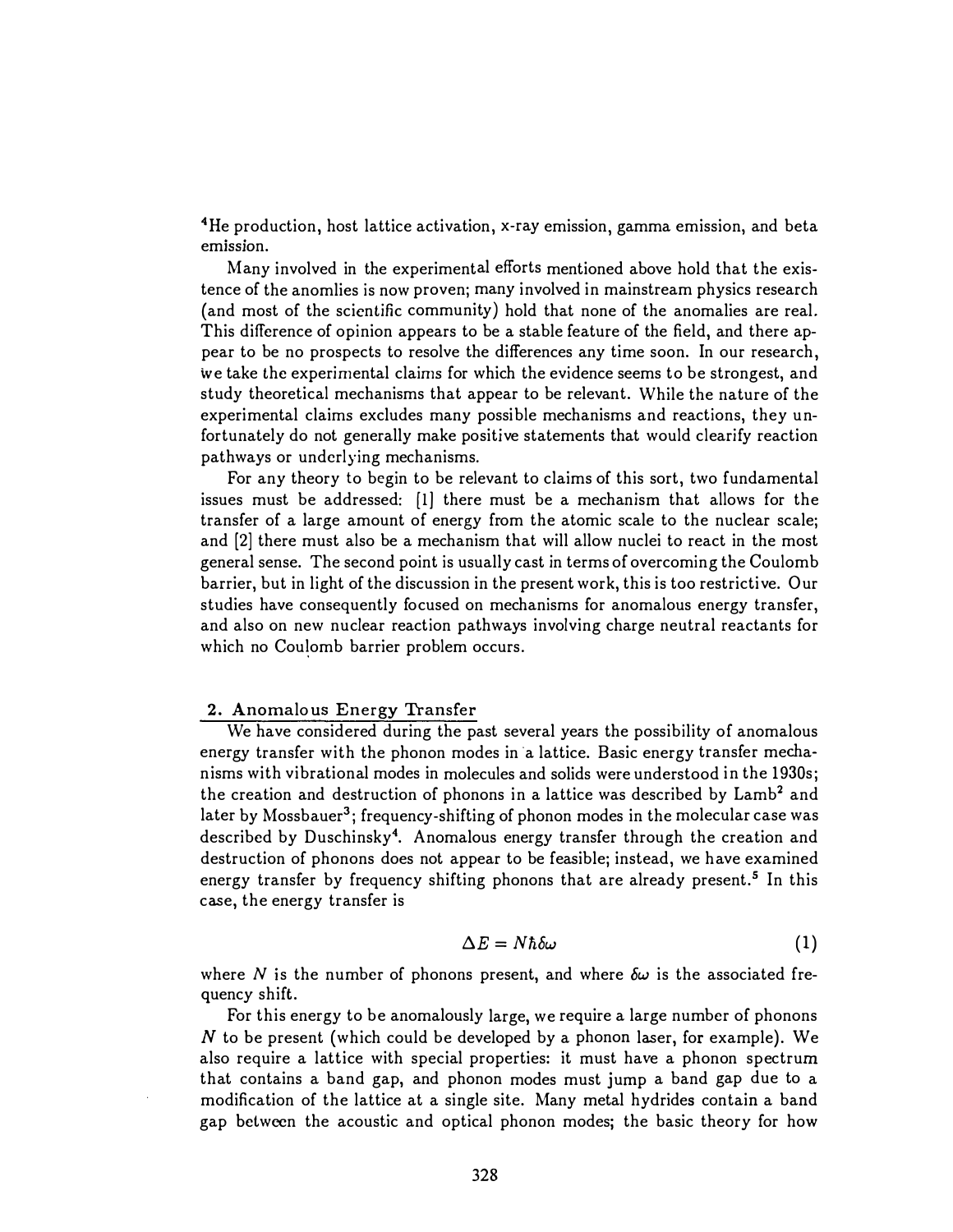phonon modes are altered due to mass or force constant changes at a single site was studied by Dawber and Elliott<sup>6</sup>.

This mechanism alone appears to be capable of producing anomalies if the appropriate conditions can be met. For example, phonon gaps may be produced in metal hydrides if host lattice vacancies occur at impurity levels. In this case, processes that alter the number of host lattice vacancies can mediate anomalous lattice energy transfer. We have computed decay rates for this general process for a variety of recoil and nuclear decay channels.<sup>7</sup> For example, lattice-induced recoil of deuterons will lead to dd-fusion reactions with predicted neutron production rates that are in the general range of those claimed in experiments. This general mechanism could in principle produce anomalous alpha and beta decays; the associated reaction rates are reported in Ref. 7.

### 3. Proposed Surface Phonon Laser

Anomalous energy transfer through the route described in the last section presupposes the existence of a large number of phonons per mode  $N$ ; we know that this could be produced by a phonon laser. Phonon lasers are known, and phonon lasing on acoustic modes up to 0.87 THz has been reported in the literature.<sup>8</sup> The energy exchange mechanism that we are interested in requires the existence of an optical phonon laser that operates near 6-8 THz.

Phonon lasers are in many ways analogous to optical lasers, as both require the development of a population inversion (or else the development of parametric gain). There exist few proposals for driving an optical phonon laser, although it would be reasonable to expect that optical pumping of impurities in a low temperature transparent crystal could be extended to optical phonons. Such techniques are not readily extended to metal hydrides, and the requirement that gain be developed at room temperature makes the problem far more severe since the optical phonon lifetimes are expected to be quite short (on the order of a picosecond) under these conditions.

We have recently proposed that exothermic desorption of a metal hydride can be used to drive a surface phonon laser.<sup>9</sup> If we consider the potential for molecular hydrogen near a clean metal surface,<sup>10</sup> we note that molecular hydrogen is not stable at the surface and is in fact pushed away (see Figure 1). Hydrogen in the metal can be either at lower or higher energy than the molecular energy. In the case that the energy is higher, so that the desorption is exothermic, then the situation becomes in some sense a phonon analog of an excimer laser.

Phonons can stimulate the desorption, and some of the desorption energy will go into the phonon modes that initially caused the desorption; in the event that the desorption is exothermic, then there exists the possibility of stimulated phonon emission and phonon gain. The hydrogen desorption from PdH probably becomes exothermic near a loading of 0.83; the situation is expected to be similar for desorption from PdD.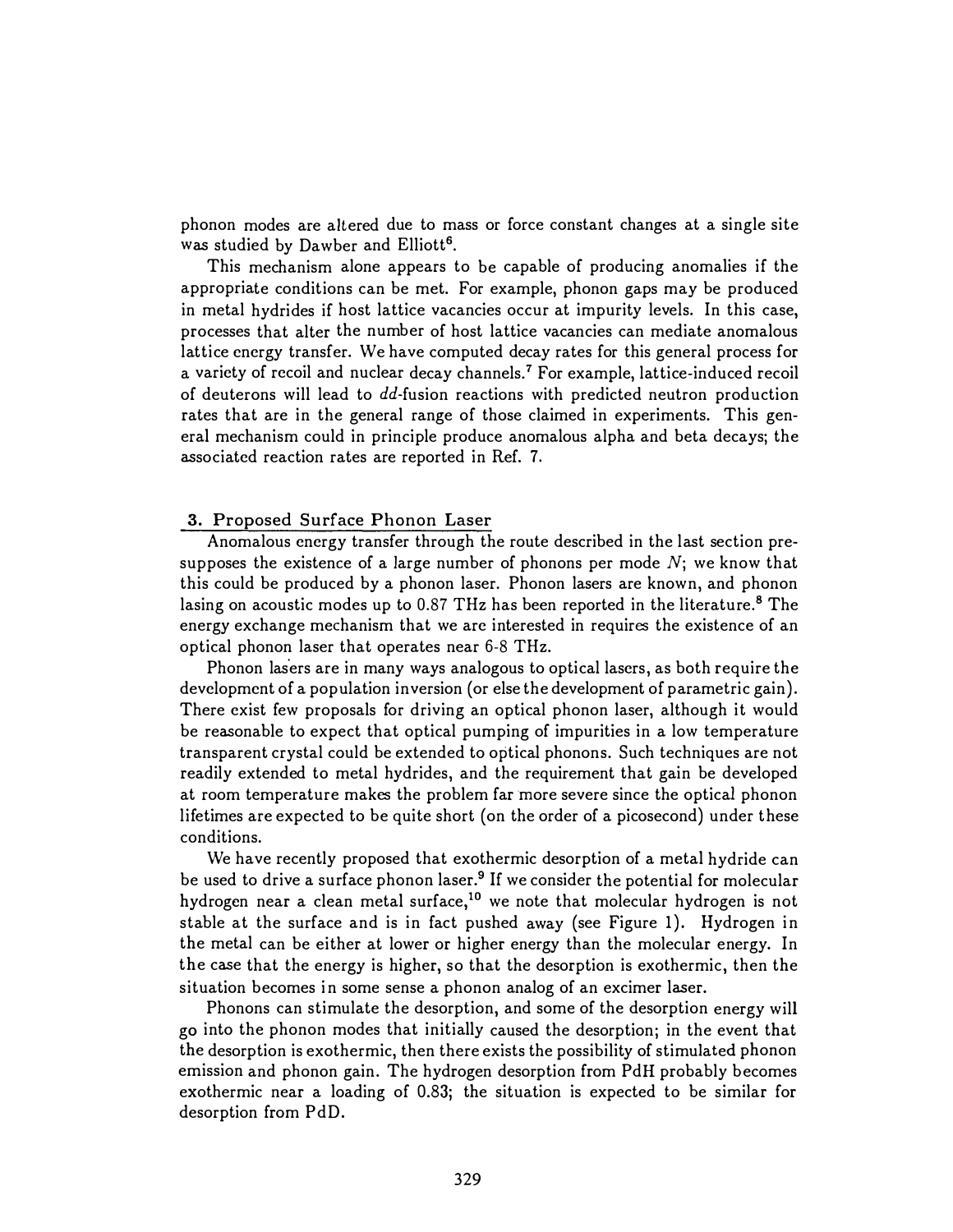

Figure 1. Schematic energy of  $H_2$  minimum potential energy surface near a metal hydride surface.

Quantum desorption models have been studied in the literature (see for example Ref. 11). A basic description relevant to the present discussion could be developed starting from

$$
\hat{H} = \sum_{i} \epsilon_{i} \hat{b}_{i}^{\dagger} \hat{b}_{i} + \sum_{k} \epsilon_{k} \hat{c}_{k}^{\dagger} \hat{c}_{k} + \sum_{\sigma, q} \hbar \omega_{q, \sigma} \hat{a}_{q, \sigma}^{\dagger} \hat{a}_{q, \sigma} + \sum_{i, j, k} \left[ V_{i, j, k}(\hat{a}, \hat{a}^{\dagger}) \hat{c}_{k}^{\dagger} \hat{b}_{i} \hat{b}_{j} + h.c. \right] (2)
$$

This model includes hydrogen atoms at site  $i,$  free molecular hydrogen with momentum  ${\bf k},$  phonon modes indexed by  ${\bf q}$  and  $\sigma,$  and phonon-dependent desorption and adsorption terms. A linearization of the desorption potential in the phonon mode operators results in a Hamiltonian that can describe a one-phonon laser amplifier.

Perhaps the simplest quantitative estimate for the desorption flux required to sustain such a phonon laser comes from a balance between surface phonon creation and destruction; net gain is present when more phonons are generated than destroyed. If we imagine that a surface phonon mode is initially very highly excited, so that a significant fraction of the desorption power is converted to stimulated phonon power, then the threshold condition is equivalent to the statement that as many phonons are generated as destroyed. For surface optical phonons modes, the number of phonons required in this example is perhaps on the order of unity per atom participating; consequently the number of phonons destroyed per unit time is the product of the mode volume  $V,$  the relevant density  $\pmb{n},$  and the destruction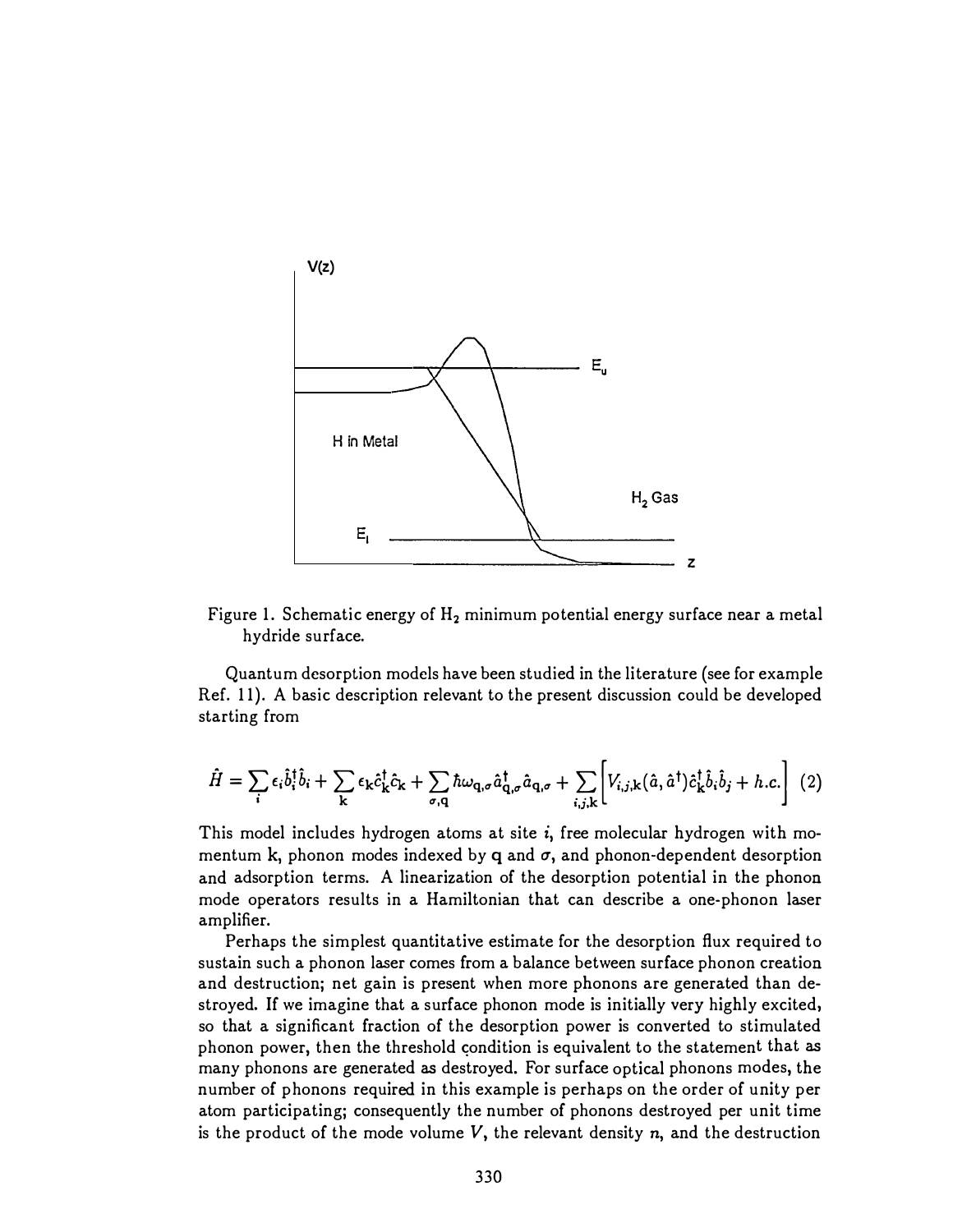rate  $1/\tau$ . The number of phonons generated per unit time is the product of the exothermic desorption flux  $J_{des}$ , weighted by the number of phonons generated per desorption event  $\overline{N},$  and mode surface area A. We obtain

$$
\overline{N}J_{des}A = \frac{nV}{\tau} \tag{3}
$$

The required desorption flux for normal surface optical phonon modes obtained from this argument is very high, on the order of  $10^{28}$  molecules/cm<sup>2</sup>sec. Such a desorption flux is not sustainable, even on a microscopic timescale, either by conventional diffusion or by thermodynamically-forced diffusion.<sup>12</sup>



Figure 2. Estimated desorption energy for PdH versus loading.

Inspection of equation (3) indicates that the constraint on the desorption flux in the case of an impurity mode can in principle be lower by a dilution factor. For example, host lattice vacancies at the per cent level has been proposed to lead to an "impurity" optical phonon band within the PdD phonon band gap. The participating deuterium atoms are those within a cell containing a vacancy, which occurs at a reduced density; consequently, the threshold desorption current should be considerably less (on the order of 10<sup>26</sup> molecules/cm<sup>2</sup>sec). If a dominant mode of release of molecular deuterium from the surface of a highly loaded cathode is through local explosive exothermic desorption events that last on the order of a nanosecond, then such events may be sufficient to drive an optical phonon laser on dilute impurity modes.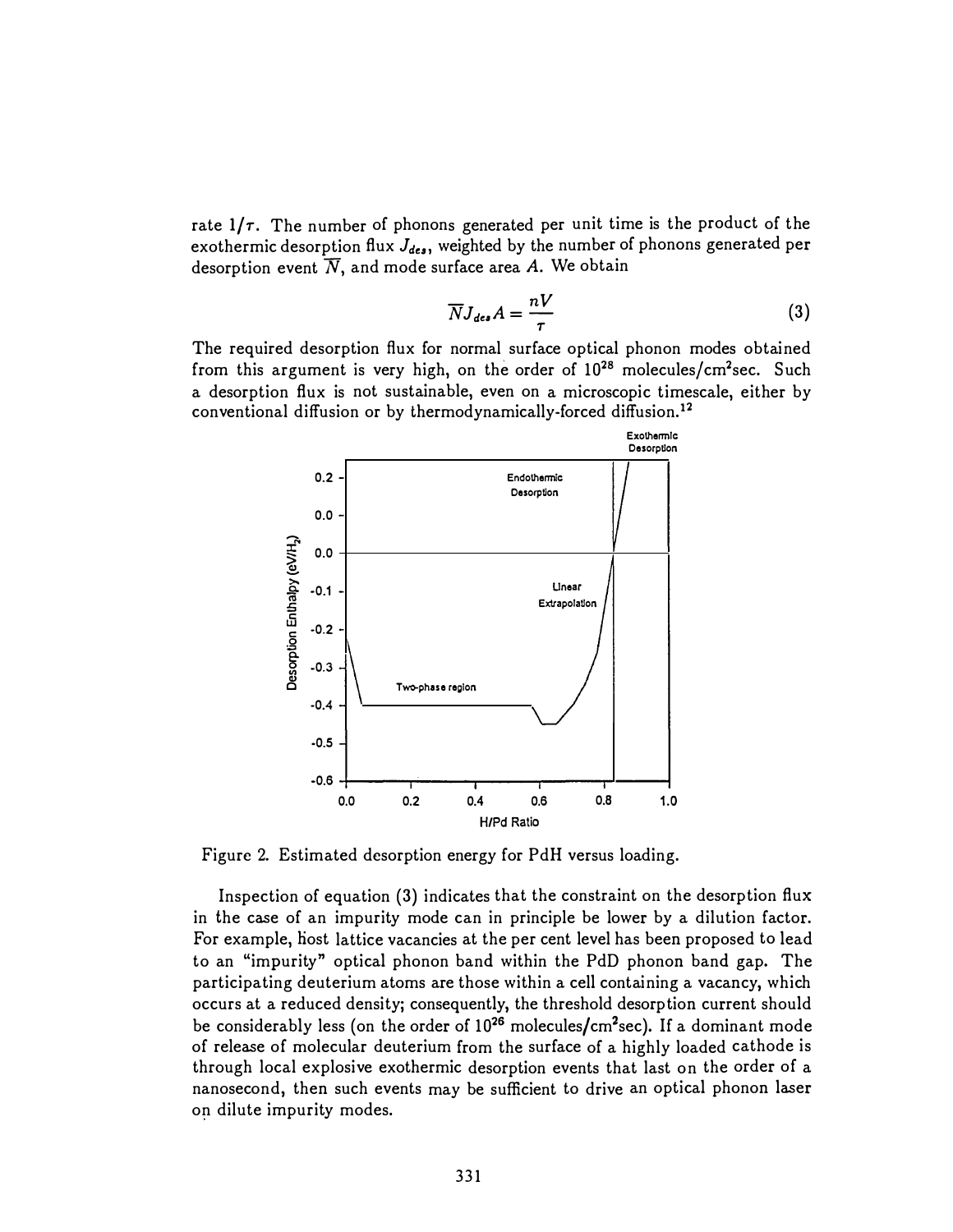The existence of such a mechanism would be critical for the operation of the physical mechanisms under discussion in section 2, and in the following sections. In addition this type of mechanism appears to be consistent with recent correlation of excess heat with flux discovered recently by the SRI group.<sup>13</sup>

## 4. Neutron Hopping

While there have been several proposals for mechanisms that may lead to enhanced screening of the Coulomb potential between nuclei, we have abandoned fusion reaction mechanisms generally (as candiates for heat and tritium production) in the belief that the amount of screening required is nonphysical. Our deliberations have driven us through a string of relatively exotic reactions, finally reaching a new class of reactions that may all be classed under the generally heading of "neutron hopping" reactions.<sup>14</sup> It is well known that electrons hop in solids, and the basic model that describes this hopping can be applied almost directly to examine the possibility of neutron hopping.

The neutron mixed valence Hamiltonian that describes the coupling between bound and continuum neutron states is

$$
\hat{H} = \sum_{\mathbf{k},\sigma} \epsilon_{\mathbf{k}} \hat{c}_{\mathbf{k},\sigma}^{\dagger} \hat{c}_{\mathbf{k},\sigma} + \sum_{i,\sigma} \epsilon_{d} \hat{d}_{i,\sigma}^{\dagger} \hat{d}_{i,\sigma} + \frac{1}{2} U \sum_{i,\sigma} \hat{n}_{i,\sigma} \hat{n}_{i,-\sigma} \n+ \sum_{i,\mathbf{k},\sigma} \left[ V_{\mathbf{k}} e^{-i\mathbf{k}\cdot\hat{\mathbf{R}}_{i}} \hat{c}_{\mathbf{k},\sigma}^{\dagger} \hat{d}_{i,\sigma} + V_{\mathbf{k}}^* e^{i\mathbf{k}\cdot\hat{\mathbf{R}}_{i}} \hat{d}_{i,\sigma}^{\dagger} \hat{c}_{\mathbf{k},\sigma} \right]
$$
\n(4)

Neutron hopping is only expected in nuclei with *s*-wave valence neutrons and two neighboring stable isotopes; elements which satisfy this requirement include: hydrogen, helium, silicon, cadmium, tin, tellurium and xenon.

We recently investigated neutron hopping in silicon, in the hopes of developing an experiment that would exhibit the effect cleanly. The basic idea is that  $2s$ neutrons from <sup>29</sup>Si would hop among neighboring <sup>28</sup>Si nuclei, and from time to time be captured by <sup>29</sup>Si to make <sup>30</sup>Si; this capture process would lead to a gamma at 2.1 MeV. Crystalline silicon has a diamond lattice structure, which consists of two interpenetrating FCC lattices. Virtual neutrons originating from one FCC  $\,$ sublattice are Bragg scattered by the other and delocalized; the gamma emission rate for this structure is obtained from fourth order perturbation theory

$$
\Gamma = -\frac{2}{\hbar \epsilon_D^4} \text{Im} \Big\langle \hat{V}_{13} \hat{V}_{32} (E - \hat{H}_2)^{-1} \hat{V}_{23} \hat{V}_{34} (E - \hat{H}_4)^{-1} \hat{V}_{43} \hat{V}_{32} (E - \hat{H}_2)^{-1} \hat{V}_{23} \hat{V}_{31} \Big\rangle \tag{5}
$$

In this formula, state 1 refers to a <sup>29</sup>Si valence neutron on the first sublattice, state 2 refers to a <sup>29</sup>Si valence neutron on the second sublattice, state 3 refers to a free neutron, and state 4 refers to a gamma captured <sup>30</sup>Si neutron; the interaction potentials  $\hat{V}_{ij}$  are of the form of given in the neutron mixed valence Hamiltonian.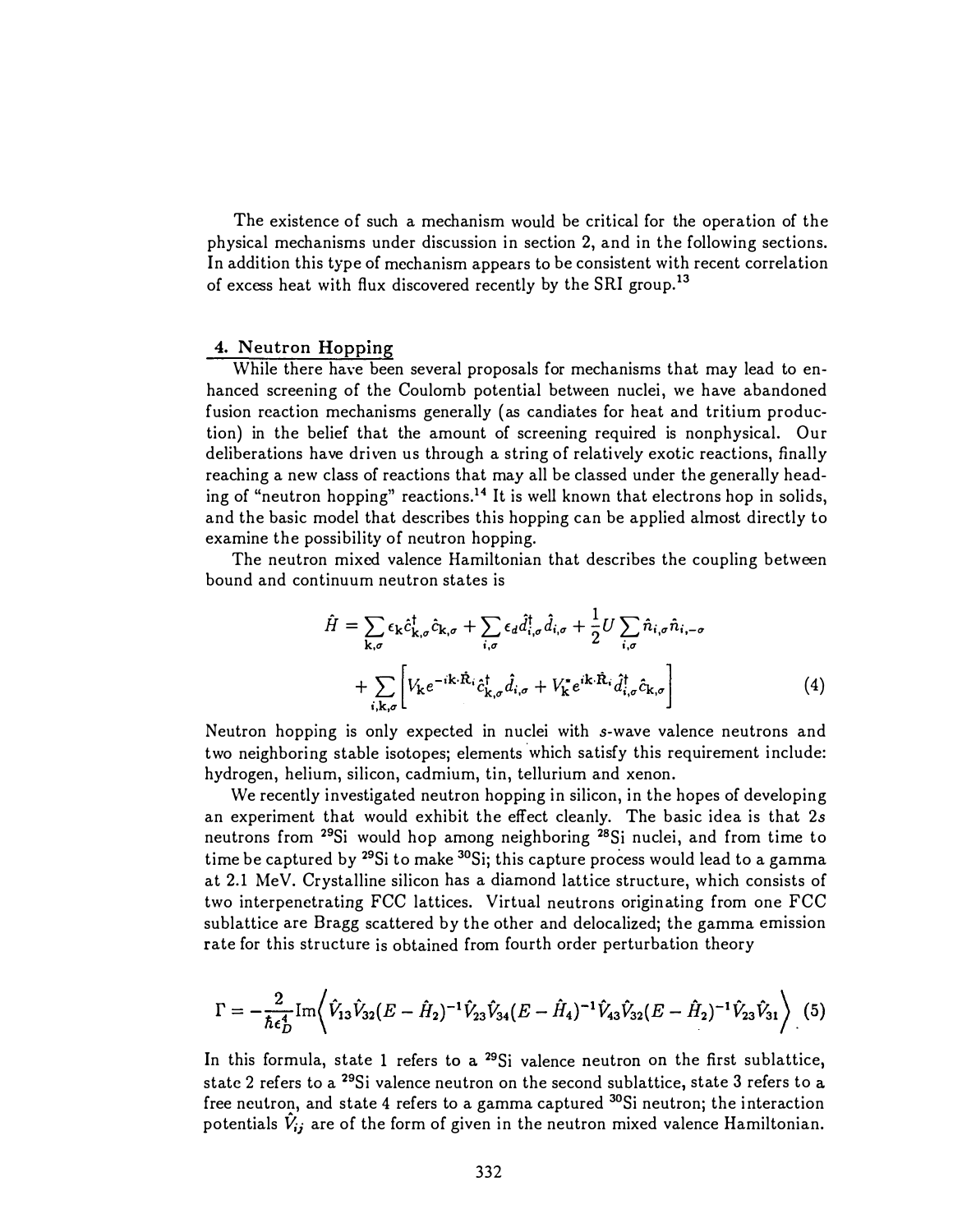This gamma emission rate can be evaluated approximately (after much algebra); we obtain in the high temperature limit

$$
\frac{\Gamma}{^{29}\text{Si}} \approx \frac{V_0^6 N_B^4 \gamma}{\epsilon_D^4 \delta \epsilon_M^2} f[^{28}\text{Si}] f[^{29}\text{Si}] e^{-\Delta \epsilon / kT} \tag{6}
$$

where  $V_{\bm{0}}$  is the volume-averaged nuclear matrix element (about 20 meV),  $N_B$  is the number of Brillouin zones contributing (about 30 near the melting point),  $\gamma$  is the capture rate for a free virtual neutron (about 2.5 sec $^{-1}$ ),  $\epsilon_D$  is the neutron binding energy (8.47 MeV), and  $\delta \epsilon_M$  is the lattice energy transfer in the Mossbauer limit (uncertain, but perhaps on the order of  $10^{-10}$  eV). The  $f$  factors are fractional site occupation probabilities. The exponential factor comes about from destructive interference of the continuum Bragg waves, limited by the requirement that the virtual neutron scattering generates no phonons; the effective energy barrier is

$$
\Delta \epsilon \approx \frac{a^2 kT}{\langle |u|^2 \rangle} \longrightarrow \frac{2Ma^2(k\Theta_m)^2}{9\hbar^2} \approx 22 \text{ eV}
$$
 (7)

where *a* is the lattice constant  $(2.715 \text{ Å})$ ,  $\langle |u|^2 \rangle$  is the mean square thermal center of mass displacement,  $M$  is the nuclear mass of  $^{28}{\rm Si,}$  and  $\Theta_m$  is the Debye temperature (about 525 K). This relation may also be written as

$$
\Delta \epsilon \approx \frac{1}{3} M \omega_0^2 a^2 \tag{8}
$$

where  $\omega_0$  is the characteristic vibrational frequency.

The gamma emission rate in this case is unfortunately too small to be observable. The emission rate is highest near the melting point (1683 K); the prefactor is respectable ( $\sim 10^{-13}$  sec $^{-1}$ ), but the exponential (due to destructive interference of the Bragg waves) reduces the rate by more than 60 orders of magnitude.

Consequently, we turn to the question as to whether the effect would be observable in other systems. Upon inspection of the various factors that make up the effective energy  $\Delta \epsilon$  for the diamond lattice structure, it appears that only two quantities are of importance: the nuclear mass and Debye temperature. Lighter nuclei could exhibit in principle a much greater effect. Of the candidate elements with outer  $s$ -wave neutrons, by far the most interesting candidate is hydrogen: virtual neutron originating from deuterium have the best chance of being delocalized by Bragg scattering from nearby protons in an ordered lattice. This argument assumes that the relevant nuclear matrix element (which we have not yet computed for deuterium) is of comparable magnitude. For example, the vibrational frequency  $\omega_{\textbf{0}}$  for the deuterons in PdD is roughly the same as for the silicon nuclei in crystalline Si (the lattice structure is that of NaCl, so that a somewhat different  $\;$ proportionality may occur); the barrier energy  $\Delta \epsilon$  in this case should be much less.

If these arguments are correct, then we would expect that a metal hydride that is loaded with a mixture of deuterium and hydrogen would exhibit neutron hopping if heated suddenly, as a thermally-induced bulk effect, with an effective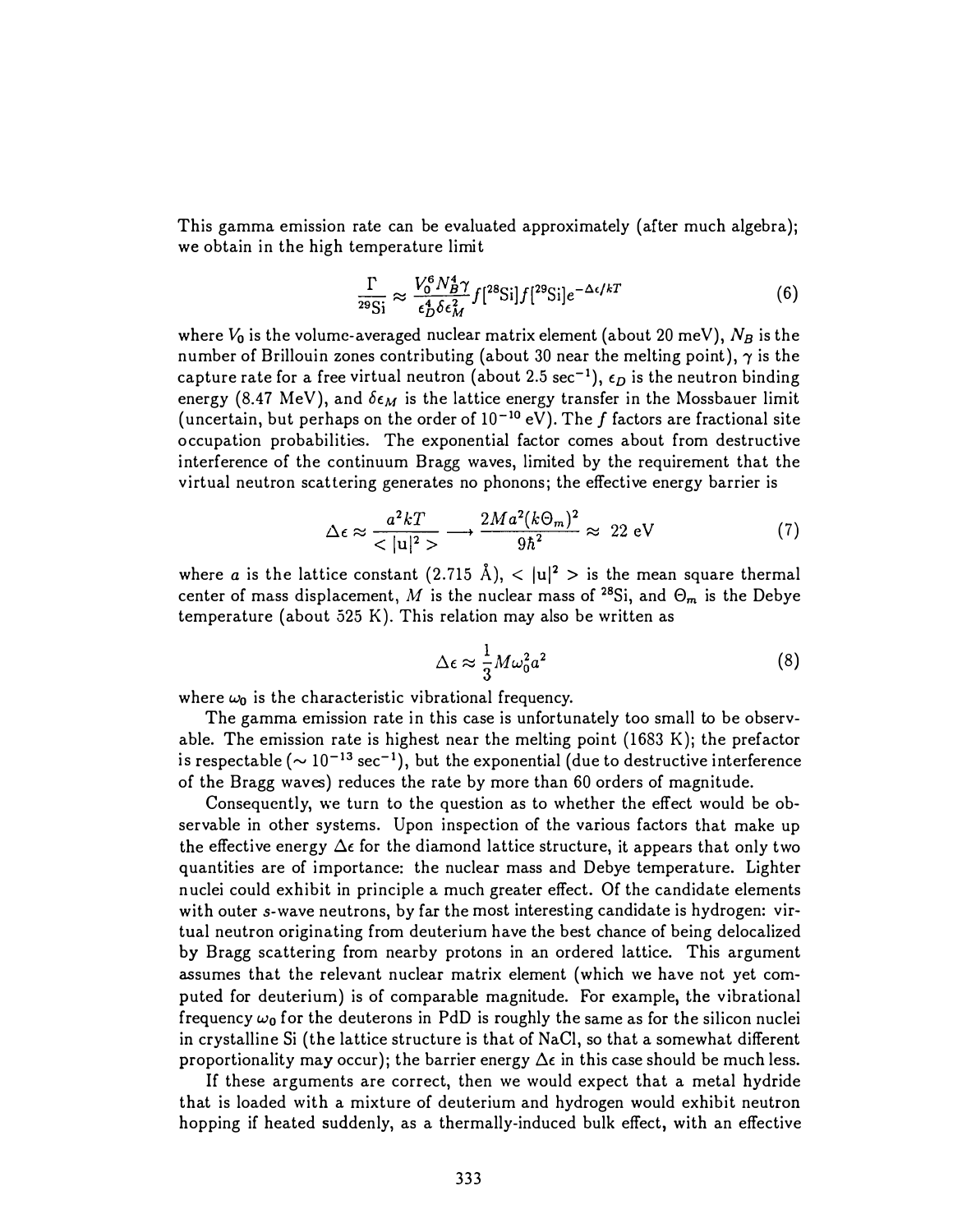energy on the order of an electron volt. The presence of the effect should be observable through gamma emission. Computations of this process are ongoing.

#### 5. Neutron Hopping Coupled with Anomalous Energy Transfer

For the past several years we have examined various approaches to the problem of neutron hopping to an inequivalent nucleus coupled with the lattice energy transfer mechanism. A neutron hopping onto a nucleus generally will lower the phonon mode frequency, which leads to an energy transfer that has the wrong sign for heat production. We proposed that impurity modes due to host lattice vacancies could shift up through a recoil upon neutron capture that reduced the number of vacancies. While it seemed to be clear that the energy transfer through frequency shifting could be driven by a neutron transfer in principle, the frequency shifting mechanism leaves the lattice in a state which cannot use the same phonons for subsequent energy transfers.

This problem is in general serious. If phonons were used only once then lost, then the maximum efficiency would be much less than one; the experimental claims for heat production are larger than this. We have proposed earlier that the phonons could be frequency-shifted back down by a Raman process, and replaced when lost by phonon gain. While this may be possible in principle, it is by no means compelling.

Here we propose a speculative alternate solution that may have some advantages. We propose to couple an exothermic neutron hopping reaction with an endothermic lattice-induced decay process, and then require that the phonon distribution not be changed significantly during the combined process. Such a mechanism could be repeated without a loss of phonons; it has the additional advantage that the reaction rate for the coupled process will be faster than the rate for the neutron hopping part of the reaction alone, since the lattice-induced processes are so fast.

For example, we consider a virtual neutron that originates from a deuteron, resonantly Bragg scatters off of nearby protons in a metal hydride, and then lands on <sup>28</sup>Si with enough recoil to dislodge it so as to change the number of host lattice vacancies. If the process were conservative so far, then the lattice would be highly excited and unstable against a rapid decay of the host lattice, the fastest of which would be lattice-induced alpha decay of a low  $Z$  nucleus. Since the lattice decay is so fast, it is reasonable to couple it with the preceding reaction as a second order process,<sup>7</sup> which need not conserve energy in the intermediate state. The associated decay rate of a deuteron through this route can be computed from

$$
\Gamma = -\frac{2}{\hbar \epsilon_D^4 \Delta \epsilon_L^2} \text{Im} \Bigg\langle \hat{V}_{13} \hat{V}_{32} (E - \hat{H}_2)^{-1} \hat{V}_{23} \hat{V}_{34} \hat{V}_{45} (E - \hat{H}_5)^{-1} \hat{V}_{54} \hat{V}_{43} \hat{V}_{32} (E - \hat{H}_2)^{-1} \hat{V}_{23} \hat{V}_{31} \Bigg\rangle \tag{9}
$$

 $In this for$ rmula,  $\Delta \epsilon_L$  is the energy excess  $\mathrm{d}% \left\{ \mathcal{L}_{\mathbf{\hat{z}}},\mathcal{L}_{\mathbf{\hat{z}}} \right\}$ etermined by the difference in neutron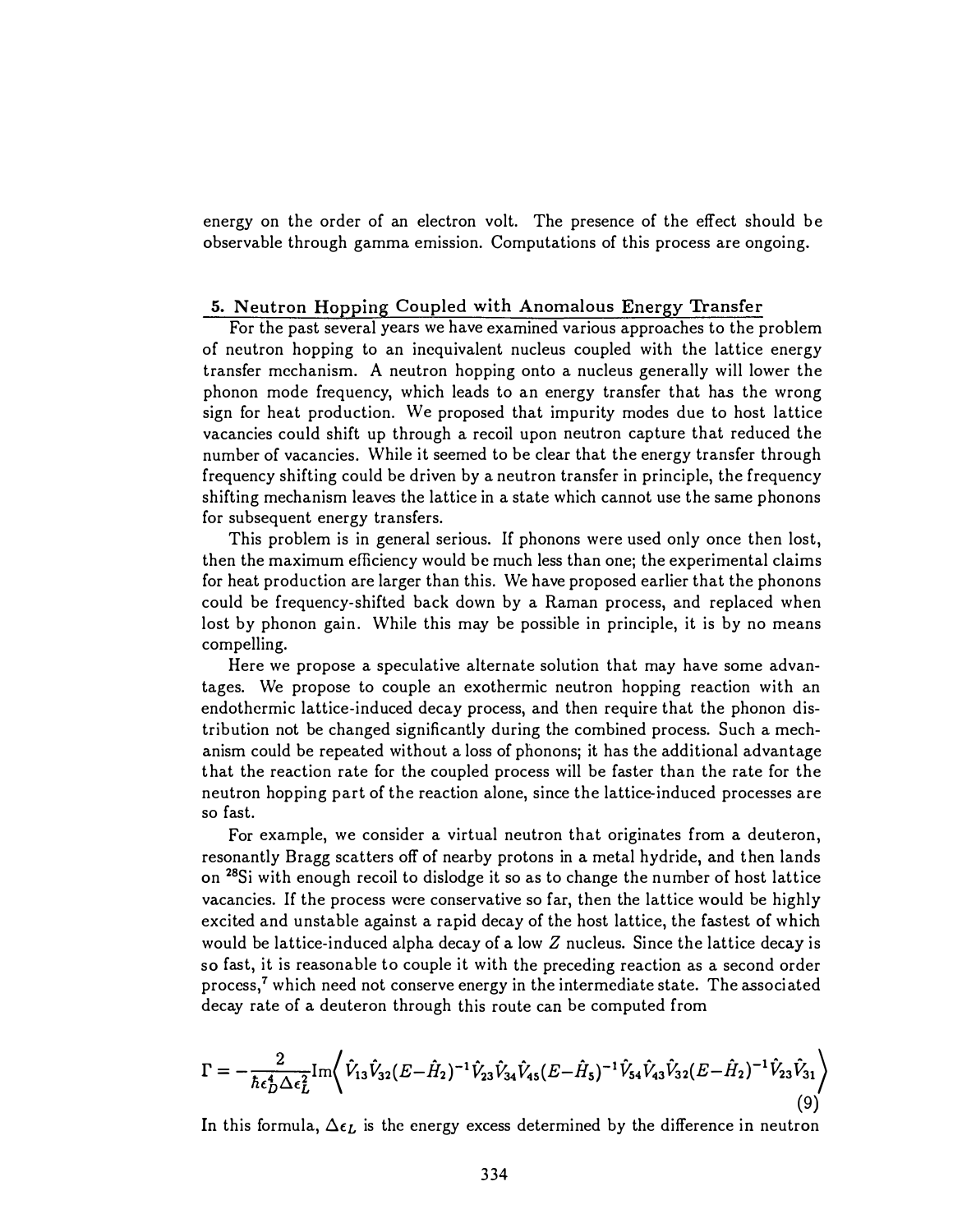binding energies of the donor and acceptor nuclei, taking into account the energy transfer with the lattice:

$$
\Delta \epsilon_L = |\epsilon_A| - |\epsilon_D| - N\hbar \delta \omega \tag{10}
$$

and state 5 includes the results of the lattice-induced decay.

This mechanism is currently the focus of our theoretical investigations. While we have not yet evaluated this rate in detail, certain aspects of the reaction rate appear at this point to be plausible. We expect the total reaction rate to be perhaps of the form

$$
\frac{\Gamma}{D} \sim \frac{V_H^6 V_{Si}^2 N_B^4}{\epsilon_D^4 \Delta \epsilon_L^2 \delta \epsilon_M^2} f[D] f[H] f[^{28} \text{Si}] e^{-\Delta \epsilon / kT} e^{-\theta} \sum_i \gamma_i \tag{11}
$$

The prefactor here is reduced from that encountered in the last section by  $V_{Si}^2/\Delta\epsilon_L^2;$ the fractions  $f$  can be on the order of unity; the effective energy  $\Delta \epsilon$  ought to be less than 1 eV. The probability that the appropriate recoils occur, and that the coupling betwcen the initial, intermediate and final lattices is phonon conservative, will appear as an exponential damping factor (taken to be  $e^{-\theta}$  here, the magnitude of which is presently unknown). Finally, the lattice-induced decay gives rise to a very large rate  $\gamma_i$  (on the order of  $10^{20}$  sec<sup>-1</sup> for each nucleus *i* in the lattice that is capable of causing a useful phonon mode gap jump; this results in a potential increase in the total rate over the results of the previous section.

One interesting feature of this type of theory is that it does not require that the lattice actually has the very large number of phonons required for a complete exchange of the reaction energy. Since the intermediate state is now virtual, and the final state lattice does not have the reaction energy (it is in the fast alpha in this case), the requirements on the lattice are now much reduced. Two requirements are seemingly apparent however: (1) given the combinatorial number of available phonon states, the lattice states with frequency-shifted phonon modes had best have large coupling matrix elements and be well separated in energy to avoid destructive interference effects; and (2) given the fast (psec) decoherence time of the optical phonon modes, unless phonon gain is present on the gap jumping modes, the number of atoms that can take place in the final alpha decay process will be limited. Further study of this mechanism will determine the applicability of the theory to experiments reporting heat and tritium production.

### 6. Conclusions

We have reviewed key aspects of our theoretical approach to account for anomalies claimed in recent experiments with metal hydrides. We have focused on two new physical effects: [1] lattice energy transfer by frequency shifts of phonon modes, and [2] neutron hopping. Neither of these mechanisms has been proven experimentally, yet we contend that both effects are predicted from quantum mechanics.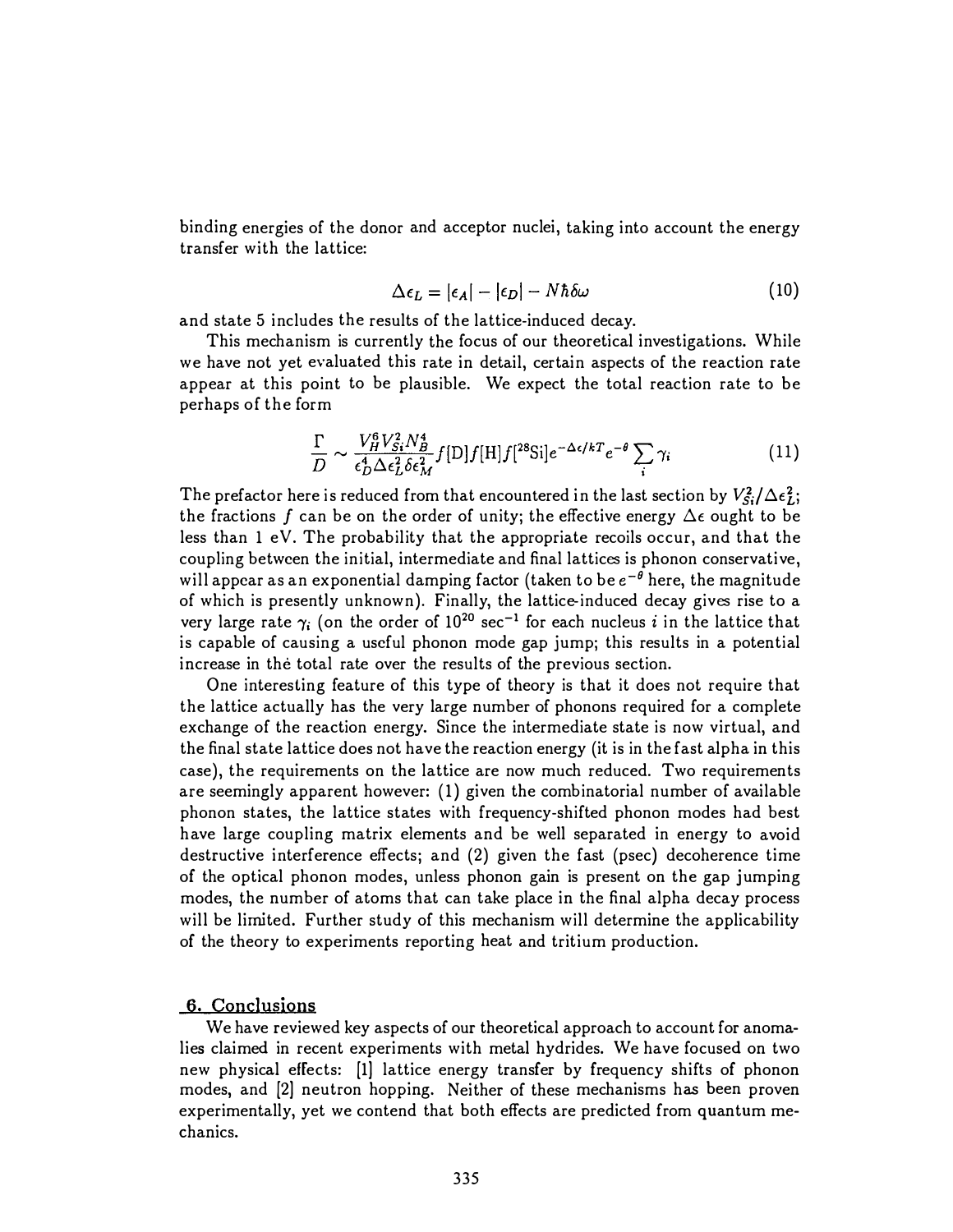Specific results that are new since ICCF4 include: [1] a proposal for a surface phonon laser driven by exothermic desorption; [2] that neutron hopping should lead to second order gamma emission as a thermally-induced bulk effect; [3] the observation that Bragg scattering of virtual neutrons by the internal unit cell structure is important (especially for nuclei with outer *s*-wave neutrons); [4] the conclusion that the primary donor or acceptor nuclei for heat or tritium production must involve outer  $s$ -wave neutron orbitals; [5] that neutron hopping should work much better with light nuclei; [6] that the energy exchange with the lattice during a neutron hop in the Mossbauer limit is nontrivial and must be included properly. The formula for second order gamma emission, as well as the theory outlined in section 5 constitute new theoretical results.

We conclude that there exist routes within conventional theory both for anomalous energy transfer and for a new class of reactions based on neutron hopping. The theory outlined in section 5 describes excess heat and tritium production mechanisms, perhaps similar to the experimental claims; further calculations and comparisons with experiment are required to determine whether it is correct in detail. The phonon laser route to energy transfer outlined in sections 2 and 3 can result in neutron, alpha, beta and gamma production, also perhaps relevant to the experimental claims. The neutron hopping/gamma emission process outlined in section 4 is a bulk effect, and may be more easily verifiable experimentally.

Quantitative predictions specific to the various metal hydrides for thermallyinduced second order gamma emission will soon be available; these predictions can be tested experimentally, and can be used to prove or disprove a major part of the present theory. Heat production according to the theory of section 5 a neutron transfer from deuterium to silicon, and a low  $Z$  alpha decay; this can be proven or disproven through measurements of silicon isotopic ratios, and detection of the alpha decay products.

### Acknowledgements

This work was supported in part by EPRI, by ENECO and by the MIT EE&CS Department.

### References

- 1. As discussed, for example, in more than 20 experimental papers presented at this conference.
- 2. W. E. Lamb, "Capture of Neutrons by Atoms in a Crystal," Phys. Rev., 55, 190 (1939).
- 3. R. L. Mossbauer, "Kernresonanzfluoreszenz von Gammastrahlung in Ir<sup>191</sup>, Z. Physik., 151 124 (1958).